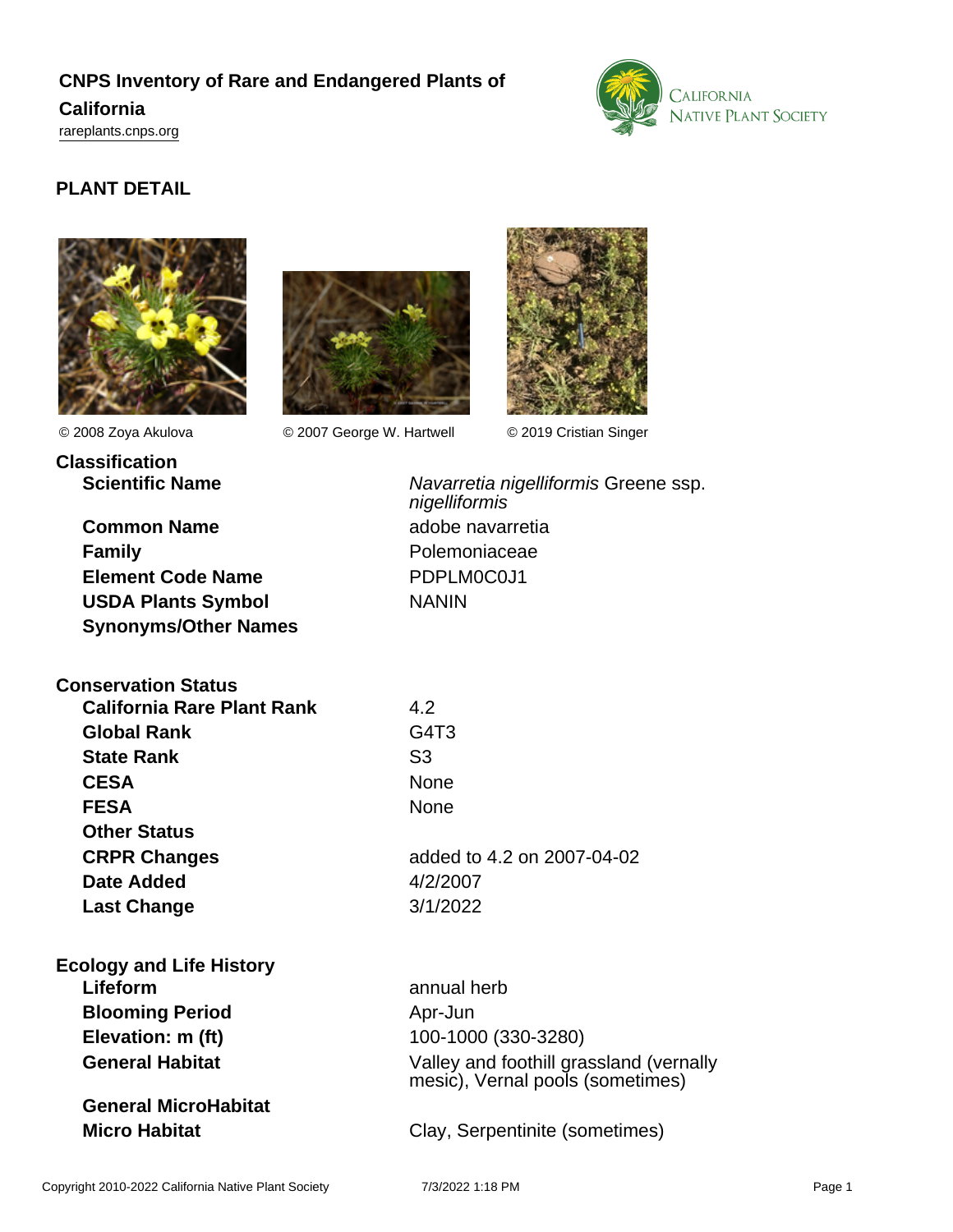# **Element Occurrence Data from California Natural Diversity Database Location Total Element Occurrences** 0 **Element Occurrence Ranks** Excellent (A) 0 Good (B) and the contract of the contract of the contract of the contract of the contract of the contract of the contract of the contract of the contract of the contract of the contract of the contract of the contract of t Fair (C) 0 Poor (D) 0 None  $(X)$  0 Unknown (U) 0 **Occurrence Status** Historical, > 20 years 0  $Recent,  $< 20$  years 0$ **Presence** Presumed Extant 0 Possibly Extirpated 0 Presumed Extirpated 0 **CA Endemic** Yes **Counties** Colusa (COL), Fresno (FRE), San Benito (SBT) **States** California (CA) **Quads**

Glascock Mtn. (3812283), Pine Flat Dam (3611973), Salt Canyon (3912213), San Benito (3612151), Wilson Valley (3812284)

#### **Notes**

Definitions of codes preceding a county and/or quad:

\* Presumed extirpated

(\*) Possibly extirpated

Species may be present in other areas where conditions are favorable. These data should NOT be substituted for pre-project review or for on-site surveys.

### **General Notes**

Possibly threatened by grazing. See Leaflets West. Bot. 2: 136 (1938) for original subspecies description.

### **Distribution**

### **Threats**

## **Taxonomy**